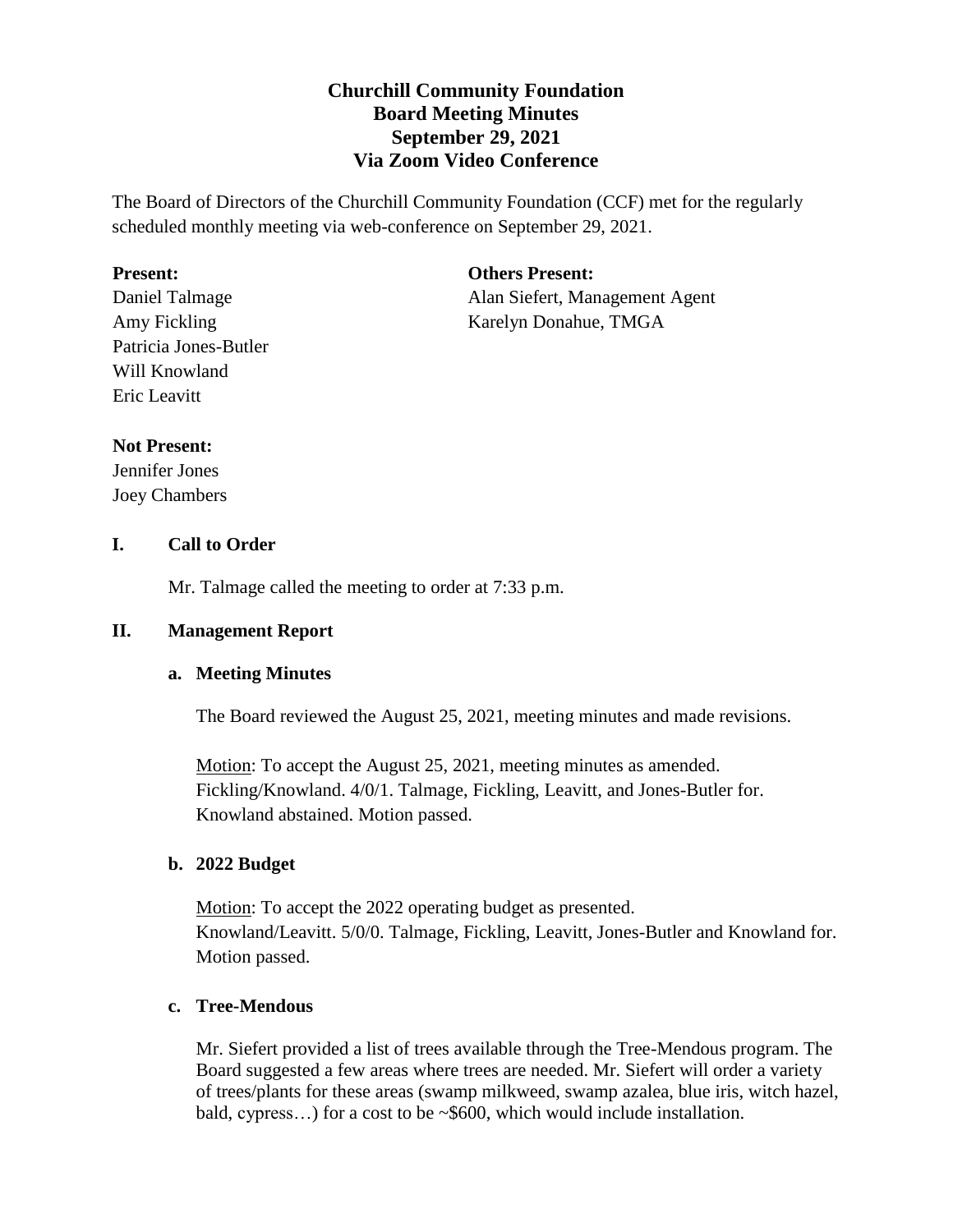### **d. Stream Projects**

Mr. Siefert updated the Board on the stream projects. He reported that Gaby at KCI submitted her final monitoring report for the Amethyst Stream which completes that project. He also reported that the start of the three years of monitoring for the Churchill East Stream is overdue and that the final payment of the grant was received at Potomac Conservancy who will be wiring it to TMGA.

#### **e. CEV Stream Re-Opening Ceremony**

The path work has still not yet been completed. Mr. Siefert will be following up with Finley as to when it will be completed, so a date can be chosen for the re-opening ceremony. Mr. Siefert will keep the Board updated via email on this item.

### **f. Storm Drain Grates**

Mr. Siefert and Mr. Talmage will be attending the Churchill Village-South meeting on October 13, 2021, to discuss the installing of storm drain inlets in their community. Their Board is stating that the roads are County roads and should not fall under the HOA's responsibility. Mr. Siefert will follow up with the County ahead of their meeting.

#### **g. Reserve Study**

Mr. Siefert updated the Board that he met onsite with the Field Engineer from Reserve Advisors. He confirmed that draft of the Reserve Analysis report would be completed for the October Board meeting.

#### **h. Operating Checklist/Pending Projects**

The Board reviewed the operating checklist and pending projects with Mr. Siefert.

#### **III. Old Business**

#### **a. Fencing**

Mr. Knowland asked about the removal of fencing around the Hemlock and other trees. Mr. Siefert believed that several have already been removed and the loose ones picked up.

#### **b. Lakeview Bridge**

Mr. Siefert reported that the bridge was successfully repaired as the bounce is significantly reduced. There was some discussion as to where the invoice should be paid from. The Board was in consensus to pay from the operating account.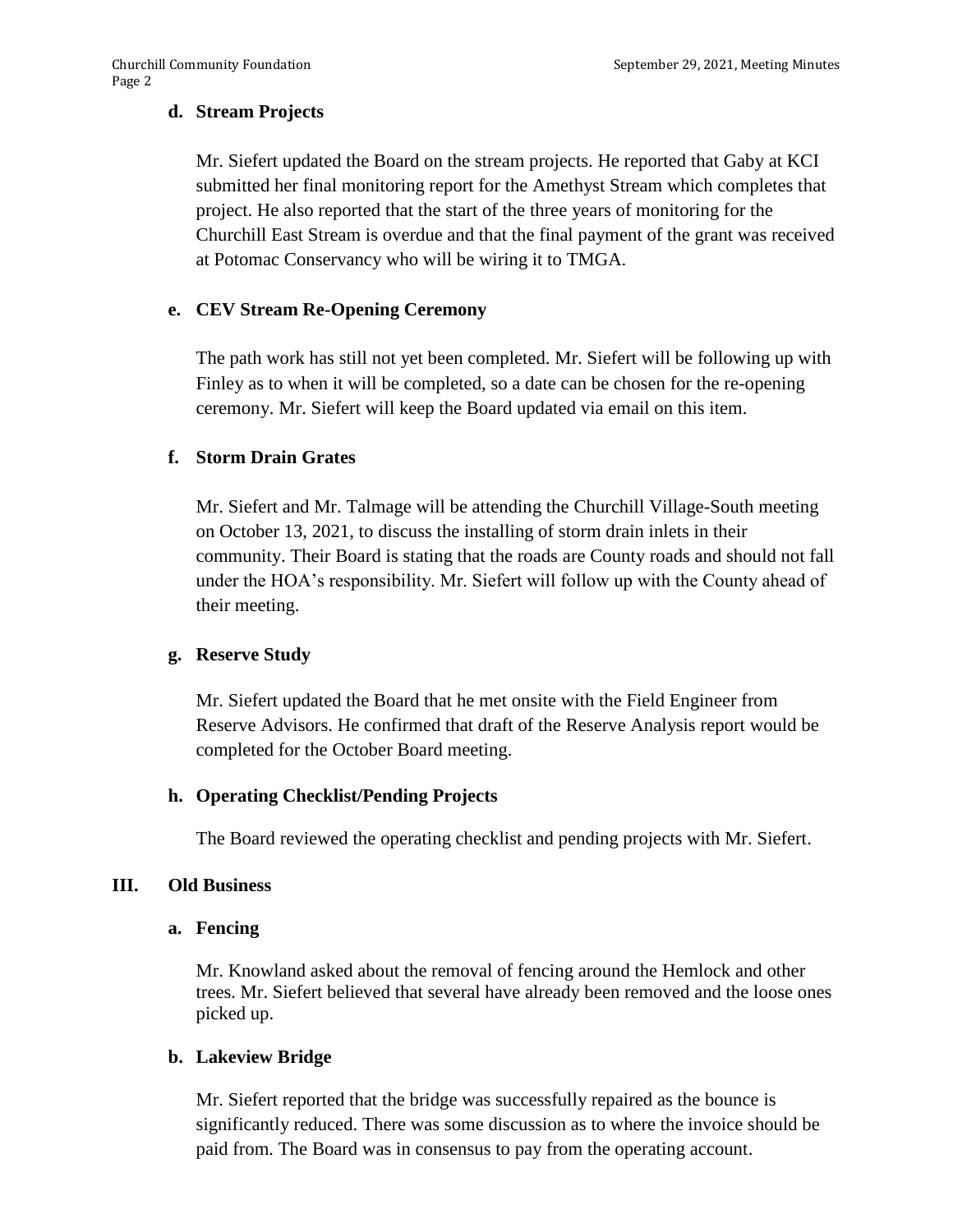#### **IV. New Business**

#### **a. Board Meeting**

The Board was in consensus to combine the November and December meetings and hold it on Wednesday, December 1, 2021. Mr. Siefert will ask the sub-Associations to include this in their budget mailings.

#### **b. Benches**

The Board was in agreement to replace some old benches and to also have some more benches added around the lake. Mr. Siefert will get pricing on for at least two new or recycled benches.

#### **V. Next Meeting**

The next meeting of the Board of Directors for the Churchill Community Foundation will be Wednesday, October 27, 2021, at 7:30 p.m. via web-conferencing.

### **VI. Adjournment**

Motion: To adjourn the September 29, 2021, Board meeting at 8:29 pm. Knowland/Jones-Butler. 5/0/0. Talmage, Fickling, Leavitt, Jones-Butler and Knowland for. Motion passed.